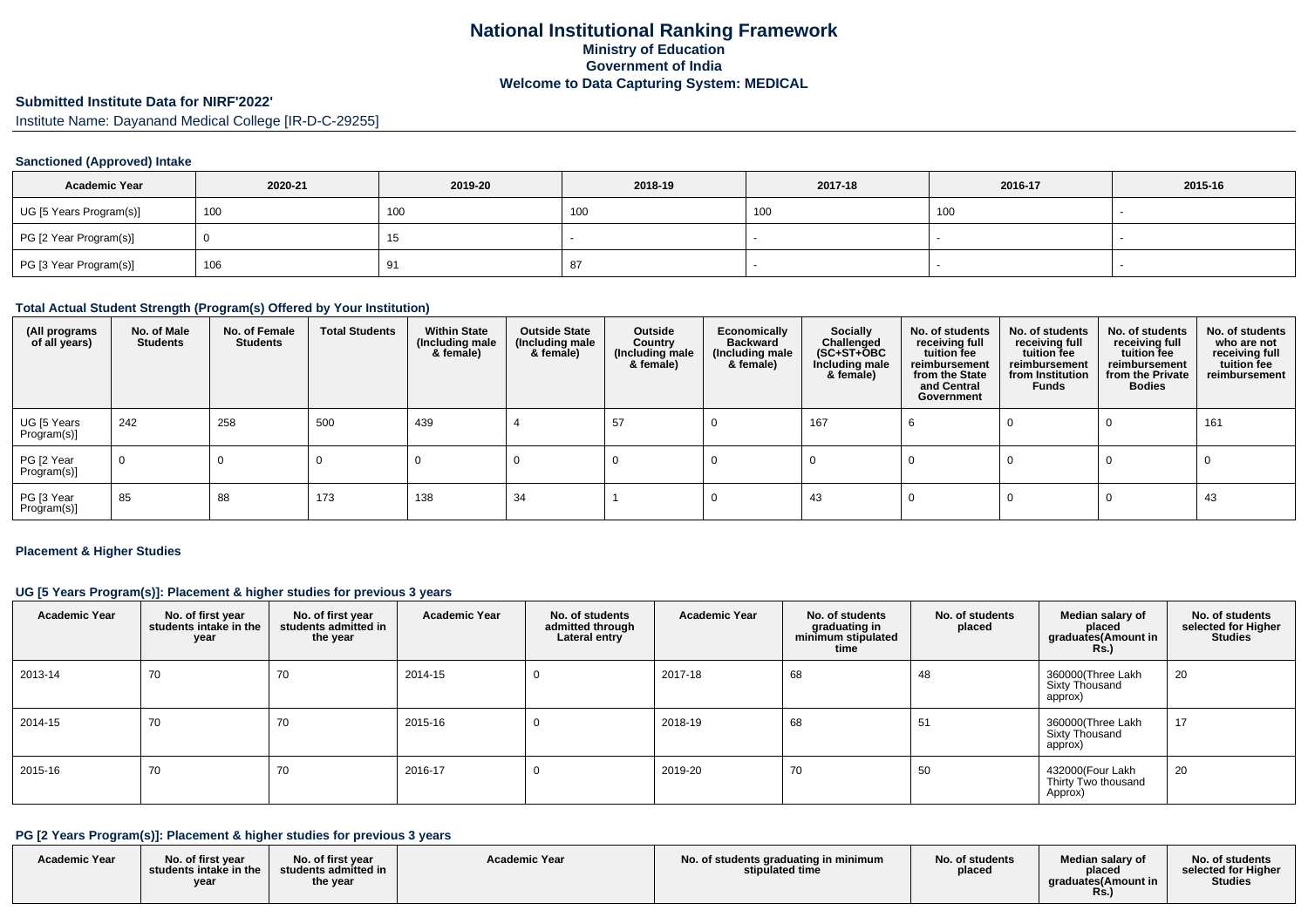| 2017-18 | 15 | 44 | 2018-19 |    |    | 960000(Nine Lakh<br>Sixty Thousand<br>approx) | - 3 |
|---------|----|----|---------|----|----|-----------------------------------------------|-----|
| 2018-19 | 15 | 15 | 2019-20 | 12 | 10 | 1008000(Ten Lakh<br>Eight Thousand<br>Approx) | ▵   |
| 2019-20 | 15 | 15 | 2020-21 | 14 | 13 | 1008000(Ten Lakh<br>Eight Thousand<br>Approx) |     |

### **PG [3 Years Program(s)]: Placement & higher studies for previous 3 years**

| <b>Academic Year</b> | No. of first year<br>students intake in the<br>year | No. of first year<br>students admitted in<br>the year | <b>Academic Year</b> | No. of students<br>admitted through<br>Lateral entry | <b>Academic Year</b> | No. of students<br>graduating in<br>minimum stipulated<br>time | No. of students<br>placed | Median salary of<br>placed<br>graduates(Amount in<br><b>Rs.)</b> | No. of students<br>selected for Higher<br><b>Studies</b> |
|----------------------|-----------------------------------------------------|-------------------------------------------------------|----------------------|------------------------------------------------------|----------------------|----------------------------------------------------------------|---------------------------|------------------------------------------------------------------|----------------------------------------------------------|
| 2016-17              | 87                                                  | 78                                                    | 2017-18              | 0                                                    | 2018-19              | 78                                                             | 60                        | 960000(Nine Lakhs<br>sixty thousand Approx)                      | 14                                                       |
| 2017-18              | 87                                                  | 68                                                    | 2018-19              | 0                                                    | 2019-20              | 66                                                             | 50                        | 1008000(Ten Lakh<br>Eight Thousand<br>Approx)                    | 16                                                       |
| 2018-19              | 87                                                  | 78                                                    | 2019-20              |                                                      | 2020-21              | 67                                                             | 54                        | 108000(Ten Lakh<br><b>Eight Thousand</b><br>Approx)              | 13                                                       |

### **Ph.D Student Details(Including Integrated Ph.D/MD/MS/DNB)**

| Ph.D (Student pursuing doctoral program till 2020-21 Students admitted in the academic year 2020-21 should not be entered here.) |                                                                                                                                  |                                                                 |             |  |  |
|----------------------------------------------------------------------------------------------------------------------------------|----------------------------------------------------------------------------------------------------------------------------------|-----------------------------------------------------------------|-------------|--|--|
|                                                                                                                                  |                                                                                                                                  | <b>Total Students</b>                                           |             |  |  |
| Full Time                                                                                                                        |                                                                                                                                  |                                                                 |             |  |  |
| Part Time                                                                                                                        |                                                                                                                                  | 2                                                               |             |  |  |
|                                                                                                                                  |                                                                                                                                  | No. of Ph.D students graduated (including Integrated Ph.D)      |             |  |  |
|                                                                                                                                  | 2020-21                                                                                                                          | 2019-20                                                         | 2018-19     |  |  |
| Full Time                                                                                                                        | 0                                                                                                                                | 0                                                               | $\mathbf 0$ |  |  |
| Part Time                                                                                                                        |                                                                                                                                  | 0                                                               | $\mathbf 0$ |  |  |
|                                                                                                                                  |                                                                                                                                  | No. of students Graduating in Super Speciality program (DM/MCH) |             |  |  |
| 2020-21                                                                                                                          | 2019-20                                                                                                                          | 2018-19                                                         |             |  |  |
| 11                                                                                                                               | 14                                                                                                                               | 14                                                              |             |  |  |
|                                                                                                                                  | PG (Student pursuing MD/MS/DNB program till 2020-21 Students admitted in the academic year 2021 - 22 should not be entered here) |                                                                 |             |  |  |
|                                                                                                                                  | Number of students pursuing PG (MD/MS/DNB) program                                                                               |                                                                 | 201         |  |  |
| No. of students Graduating in PG (MD/MS/DNB) program                                                                             |                                                                                                                                  |                                                                 |             |  |  |
| 2020-21                                                                                                                          | 2019-20                                                                                                                          | 2018-19                                                         |             |  |  |
| 56                                                                                                                               | 59                                                                                                                               | 60                                                              |             |  |  |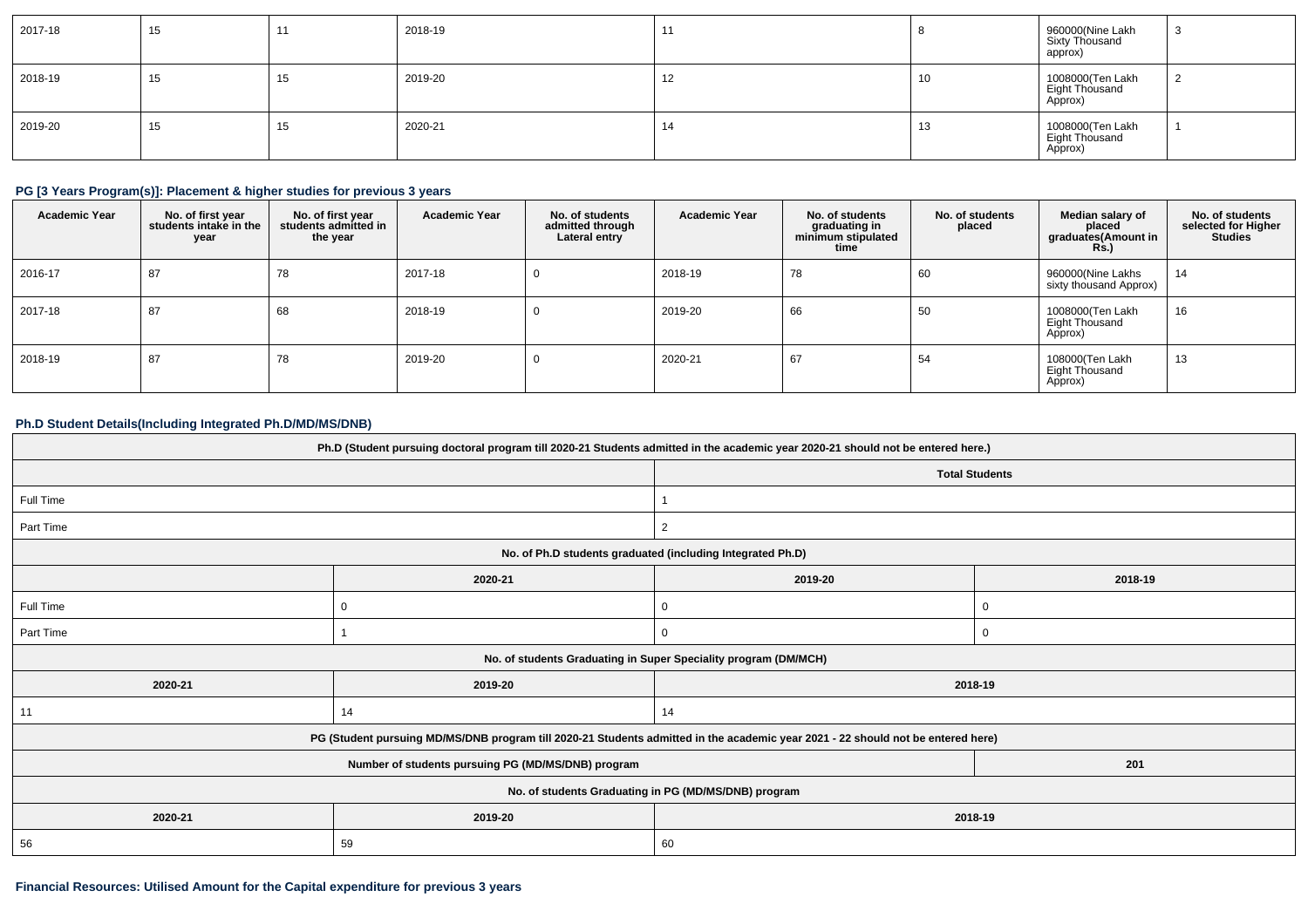| <b>Academic Year</b>                                                                                 | 2020-21                                           | 2019-20                                          | 2018-19                                            |  |  |  |
|------------------------------------------------------------------------------------------------------|---------------------------------------------------|--------------------------------------------------|----------------------------------------------------|--|--|--|
|                                                                                                      | <b>Utilised Amount</b>                            | <b>Utilised Amount</b>                           | <b>Utilised Amount</b>                             |  |  |  |
| Annual Capital Expenditure on Academic Activities and Resources (excluding expenditure on buildings) |                                                   |                                                  |                                                    |  |  |  |
| Library                                                                                              | 13300000 (One crore Thirty Three Lakhs)           | 16700000 (One Crore Sixty Seven Lakhs)           | 9100000 (Ninty One Lakhs)                          |  |  |  |
| New Equipment for Laboratories                                                                       | 287500000 (Twenty eight Crore Seventy Five Lakhs) | 358600000 (Thirty Five Crore Eighty Six Lakhs)   | 333800000 (Thirty Three Crores Thirty Eight Lakhs) |  |  |  |
| Other expenditure on creation of Capital Assets (excluding<br>expenditure on Land and Building)      | 300700000 (Thirty Crore Seven Lakhs)              | 375300000 (Thirty Seven Crore Fifty Three Lakhs) | 3429000000 (Thirty Four Crore Twenty Nine Lakhs)   |  |  |  |

# **Financial Resources: Utilised Amount for the Operational expenditure for previous 3 years**

| <b>Academic Year</b>                                                                                                                                                                            | 2020-21                                                        | 2019-20                                                       | 2018-19                                                 |  |  |  |
|-------------------------------------------------------------------------------------------------------------------------------------------------------------------------------------------------|----------------------------------------------------------------|---------------------------------------------------------------|---------------------------------------------------------|--|--|--|
|                                                                                                                                                                                                 | <b>Utilised Amount</b>                                         | <b>Utilised Amount</b>                                        | <b>Utilised Amount</b>                                  |  |  |  |
| <b>Annual Operational Expenditure</b>                                                                                                                                                           |                                                                |                                                               |                                                         |  |  |  |
| Salaries (Teaching and Non Teaching staff)                                                                                                                                                      | 2881700000 (Two hundred eighty eight crore seventeen<br>Lakhs) | 3202300000 (Three hundred twenty crore Twenty Three<br>Lakhs) | 3007500000 (Three Hundred Crore Seventy Five Lakhs)     |  |  |  |
| Maintenance of Academic Infrastructure or consumables and<br>other running expenditures (excluding maintenance of hostels<br>and allied services, rent of the building, depreciation cost, etc) | 2461400000 (Two Hundred Fourty Six Crore Fourteen Lakhs)       | 2761800000 (Two Hundred Seventy Six Crore Eighteen Lakhs)     | 2541600000 (Two Hundred Fifty Four Crore Sixteen Lakhs) |  |  |  |
| Seminars/Conferences/Workshops                                                                                                                                                                  | 18400000 (One Crore Eighty Four Lakhs)                         | 42700000 (Four Crore Twenty Seven Lakhs)                      | 30500000 (Three Crore Five Lakhs)                       |  |  |  |

### **IPR**

| Calendar year            | 2020 | 2019 | 2018 |
|--------------------------|------|------|------|
| No. of Patents Published |      |      |      |
| No. of Patents Granted   |      |      |      |

# **Sponsored Research Details**

| <b>Financial Year</b>                    | 2020-21                                                                    | 2019-20                                                                       | 2018-19                     |
|------------------------------------------|----------------------------------------------------------------------------|-------------------------------------------------------------------------------|-----------------------------|
| Total no. of Sponsored Projects          | 94                                                                         |                                                                               | ن ،                         |
| Total no. of Funding Agencies            | 94                                                                         |                                                                               | 75                          |
| Total Amount Received (Amount in Rupees) | 79829503                                                                   | 59702925                                                                      | 35200000                    |
| Amount Received in Words                 | Seven Crores Ninety Eight Lakhs Twenty Nine Thousand Five<br>hundred Three | Five Crore Ninety Seven Lakhs Two Thousand Nine Hundred<br><b>Twenty Five</b> | Three Crore Fifty Two Lakhs |

### **OPD Attendance & Bed Occupancy**

| 1. Average OPD attendance in the calendar year 2020. | 2179 |
|------------------------------------------------------|------|
| 2. Average Bed Occupancy in the calendar year 2020.  |      |
| a. Number of beds in the hospital.                   | 1625 |
| b. Average occupancy per day.                        | 947  |

# **PCS Facilities: Facilities of physically challenged students**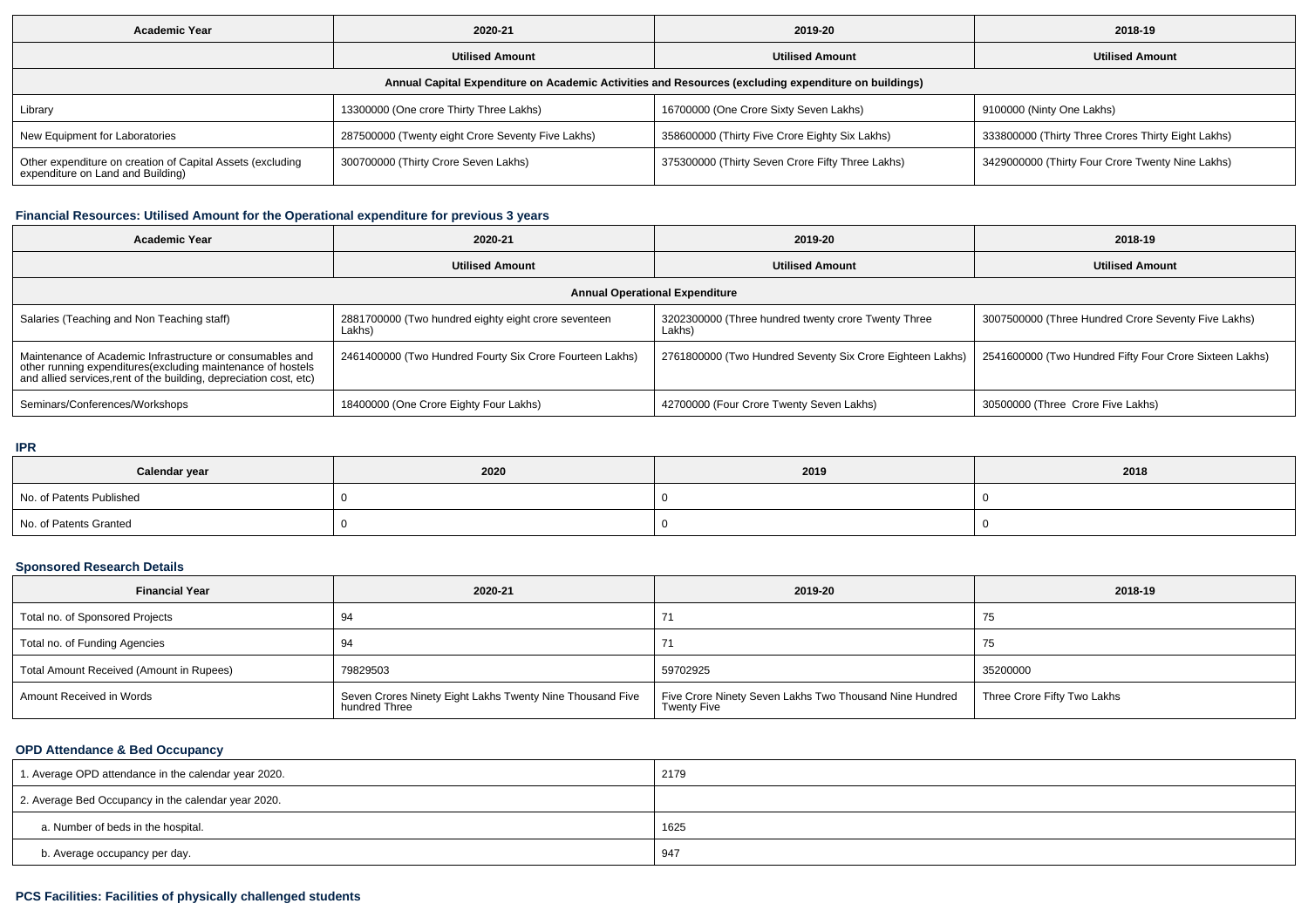| 1. Do your institution buildings have Lifts/Ramps?                                                                                                         | Yes, more than 80% of the buildings |
|------------------------------------------------------------------------------------------------------------------------------------------------------------|-------------------------------------|
| 2. Do your institution have provision for walking aids, including wheelchairs and transportation from one building to another for<br>handicapped students? | Yes                                 |
| 3. Do your institution buildings have specially designed toilets for handicapped students?                                                                 | Yes, more than 80% of the buildings |

## **Faculty Details**

| Srno            | Name                       | Age | Designation                                         | Gender | Qualification    | Experience (In<br>Months) | Currently working<br>with institution? | <b>Joining Date</b> | <b>Leaving Date</b>      | <b>Association type</b> |
|-----------------|----------------------------|-----|-----------------------------------------------------|--------|------------------|---------------------------|----------------------------------------|---------------------|--------------------------|-------------------------|
| $\overline{1}$  | Dr Sandeep Puri            | 55  | Dean / Principal /<br>Director / Vice<br>Chancellor | Male   | M.D              | 388                       | Yes                                    | 01-05-2003          | $\overline{a}$           | Regular                 |
| $\overline{2}$  | Dr G S Wander              | 61  | Professor                                           | Male   | DM(Medicine)     | 454                       | Yes                                    | 21-11-1998          | $\sim$                   | Regular                 |
| 3               | Dr Ajit Sood               | 63  | Professor                                           | Male   | DM(Medicine)     | 483                       | Yes                                    | 12-11-2003          | $\sim$                   | Regular                 |
| $\overline{4}$  | Dr R K Soni                | 58  | Professor                                           | Male   | Ph.D             | 410                       | Yes                                    | 01-04-2006          | $\sim$                   | Regular                 |
| $5\phantom{.0}$ | Dr Amarjit Kaur            | 57  | Professor                                           | Female | M.D              | 374                       | Yes                                    | 01-04-2006          | $\sim$                   | Regular                 |
| 6               | Harpreet Kaur              | 55  | Professor                                           | Female | M.D              | 374                       | Yes                                    | 01-04-2006          | $\sim$                   | Regular                 |
| $\overline{7}$  | Jaspal Singh               | 55  | Professor                                           | Male   | M.S              | 349                       | Yes                                    | 01-04-2006          | --                       | Regular                 |
| 8               | Dr Dinesh Gupta            | 55  | Professor                                           | Male   | M.D              | 374                       | Yes                                    | 01-04-2006          | $\sim$                   | Regular                 |
| 9               | Dr Sandeep Sharma          | 57  | Professor                                           | Male   | M.Ch(Chirurgiae) | 391                       | Yes                                    | 01-04-2006          | $\sim$                   | Regular                 |
| 10              | Dr Kavita Saggar           | 54  | Professor                                           | Female | M.D              | 364                       | Yes                                    | 01-04-2006          | $\ddotsc$                | Regular                 |
| 11              | Dr Parshotam Lal<br>Gautam | 56  | Professor                                           | Male   | M.D              | 386                       | Yes                                    | 01-04-2006          | $\sim$                   | Regular                 |
| 12              | Dr Navjot Kaur             | 58  | Professor                                           | Female | M.D              | 360                       | Yes                                    | 01-04-2006          | $\sim$                   | Regular                 |
| 13              | Dr Gagandeep<br>Singh      | 55  | Professor                                           | Male   | DM(Medicine)     | 367                       | Yes                                    | 01-04-2006          | $\sim$                   | Regular                 |
| 14              | Dr Parminder Singh         | 58  | Professor                                           | Male   | DM(Medicine)     | 346                       | Yes                                    | 01-04-2006          | $\sim$                   | Regular                 |
| 15              | Dr Sunil Kumar<br>Gupta    | 57  | Professor                                           | Male   | M.D              | 363                       | Yes                                    | 01-04-2006          | $\sim$                   | Regular                 |
| 16              | Dr Manish Munjal           | 55  | Professor                                           | Male   | M.S              | 401                       | Yes                                    | 01-04-2006          | $\overline{\phantom{a}}$ | Regular                 |
| 17              | Dr Ranjiv Mahajan          | 56  | Professor                                           | Male   | M.D              | 365                       | Yes                                    | 01-04-2006          | $\sim$                   | Regular                 |
| 18              | Dr Namita                  | 52  | Professor                                           | Male   | <b>MDS</b>       | 302                       | Yes                                    | 12-06-2007          | $\sim$                   | Regular                 |
| 19              | Sumeet Chopra              | 50  | Professor                                           | Male   | M.S              | 214                       | Yes                                    | 23-01-2009          | $\ddotsc$                | Regular                 |
| 20              | Dr Ashwani K<br>Chaudhary  | 55  | Professor                                           | Male   | M.Ch(Chirurgiae) | 298                       | Yes                                    | 12-11-2007          | $\ddotsc$                | Regular                 |
| 21              | Dr Sushil Budhiraja        | 54  | Professor                                           | Male   | M.Ch(Chirurgiae) | 316                       | Yes                                    | 12-11-2007          | $\sim$                   | Regular                 |
| 22              | Dr Gautam<br>Ahluwalia     | 54  | Professor                                           | Male   | M.D              | 344                       | Yes                                    | 01-03-2008          | $\sim$                   | Regular                 |
| 23              | Dr Rajesh Mahajan          | 53  | Professor                                           | Male   | M.D              | 347                       | Yes                                    | 01-03-2008          | $\sim$                   | Regular                 |
| 24              | Dr Vandana Midha           | 52  | Professor                                           | Female | M.D              | 298                       | Yes                                    | 01-03-2008          | $\overline{\phantom{a}}$ | Regular                 |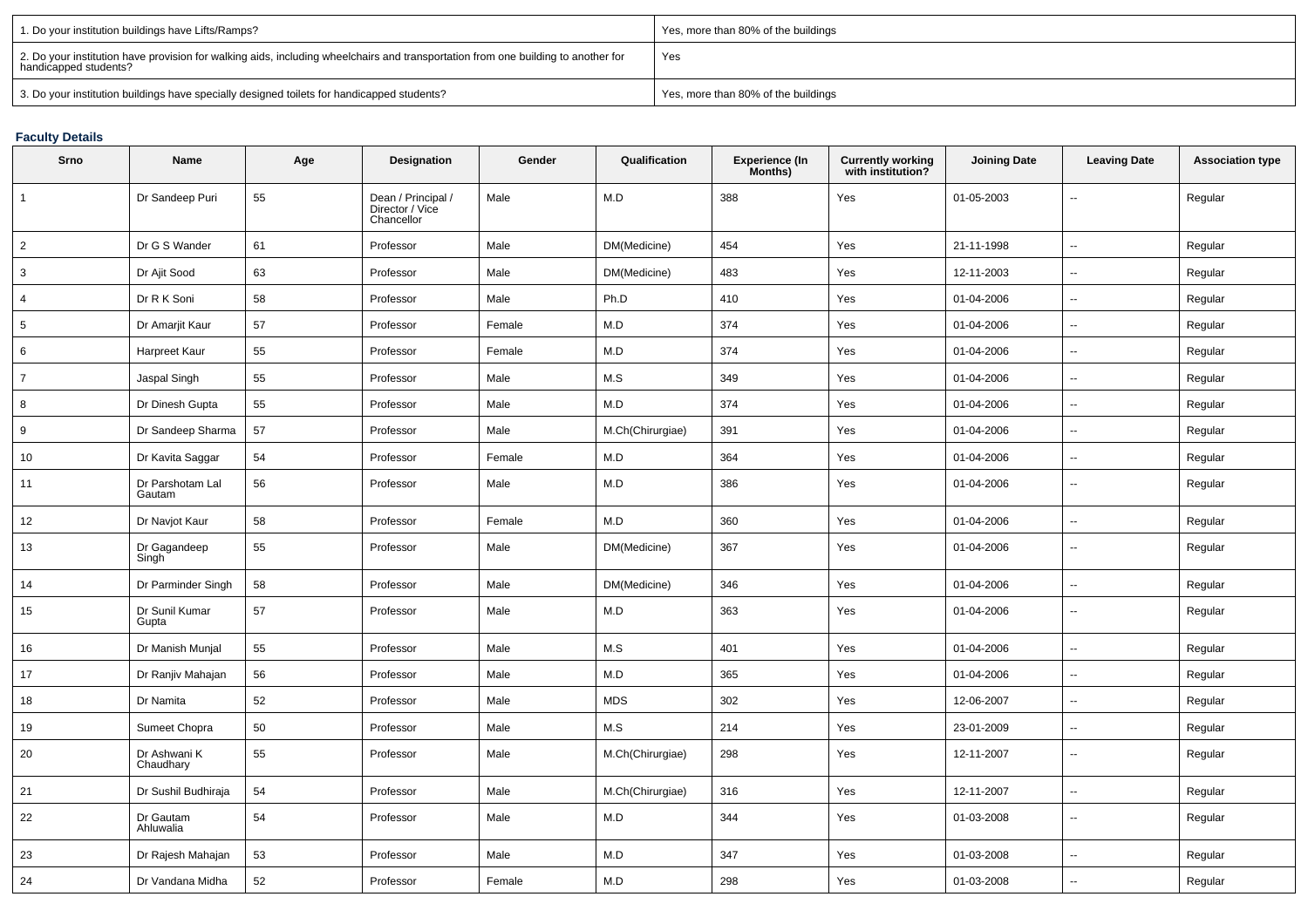| 25 | Dr Rita Rai                      | 51     | Professor | Female | <b>MDS</b>       | 303 | Yes | 21-04-2008 | $\sim$                   | Regular |
|----|----------------------------------|--------|-----------|--------|------------------|-----|-----|------------|--------------------------|---------|
| 26 | Dr Rajiv Kumar                   | 56     | Professor | Male   | M.Ch(Chirurgiae) | 248 | Yes | 21-03-2009 | $\overline{\phantom{a}}$ | Regular |
| 27 | Dr Sandeep Kaushal               | 49     | Professor | Male   | M.D              | 303 | Yes | 21-03-2009 | $\sim$                   | Regular |
| 28 | Dr Vidushi Gupta                 | 49     | Professor | Female | M.D              | 299 | Yes | 01-04-2009 | --                       | Regular |
| 29 | Dr Anurag<br>Chaudhary           | 51     | Professor | Female | M.D              | 301 | Yes | 01-04-2010 | $\overline{\phantom{a}}$ | Regular |
| 30 | Dr Anju Grewal                   | 53     | Professor | Female | ${\sf M.D}$      | 333 | Yes | 01-06-2010 | $\sim$                   | Regular |
| 31 | Dr Puneet Aulakh<br>Pooni        | 54     | Professor | Female | M.D              | 346 | Yes | 01-06-2010 | $\overline{\phantom{a}}$ | Regular |
| 32 | Dr Archana<br>Ahluwalia          | 51     | Professor | Female | M.D              | 336 | Yes | 01-06-2010 | $\overline{\phantom{a}}$ | Regular |
| 33 | Dr Chiranjiv Singh               | 56     | Professor | Male   | M.S              | 309 | Yes | 01-06-2010 | $\ddot{\phantom{a}}$     | Regular |
| 34 | Dr Rajnish Garg                  | 51     | Professor | Male   | M.S              | 285 | Yes | 01-06-2010 | $\ddotsc$                | Regular |
| 35 | Dr Shalini Arora                 | 49     | Professor | Female | M.D              | 286 | Yes | 01-06-2010 | $\sim$                   | Regular |
| 36 | Dr Rajinder Kumar<br>Bansal      | 55     | Professor | Male   | DM(Medicine)     | 282 | Yes | 01-06-2010 | $\sim$                   | Regular |
| 37 | Dr Bishav Mohan                  | 53     | Professor | Male   | DM(Medicine)     | 257 | Yes | 01-06-2010 | --                       | Regular |
| 38 | Dr Suneet Kant<br>Kathuria       | 52     | Professor | Male   | M.D              | 334 | Yes | 10-06-2010 | Ξ.                       | Regular |
| 39 | Dr Naveen Mittal                 | 48     | Professor | Male   | M.D              | 307 | Yes | 10-06-2010 | $\sim$                   | Regular |
| 40 | Dr Rajinder Mittal               | 51     | Professor | Male   | M.Ch(Chirurgiae) | 295 | Yes | 10-06-2010 | $\sim$                   | Regular |
| 41 | Dr Satpal Singh                  | 53     | Professor | Male   | M.Ch(Chirurgiae) | 291 | Yes | 01-10-2010 | $\sim$                   | Regular |
| 42 | Dr Hitant Vohra                  | 49     | Professor | Female | M.S              | 286 | Yes | 01-10-2010 | $\sim$                   | Regular |
| 43 | Dr Gautam Biswas                 | 49     | Professor | Male   | M.D              | 279 | Yes | 05-10-2010 | $\sim$                   | Regular |
| 44 | Dr Atul Mishra                   | 50     | Professor | Male   | M.S              | 302 | Yes | 01-08-2012 | --                       | Regular |
| 45 | Dr Gurpreet Singh<br><b>Brar</b> | 54     | Professor | Male   | M.Ch(Chirurgiae) | 261 | Yes | 01-08-2012 | --                       | Regular |
| 46 | Dr Ashima Taneja                 | 48     | Professor | Female | M.D              | 289 | Yes | 01-08-2012 | $\sim$                   | Regular |
| 47 | Dr Hem Lata                      | 50     | Professor | Female | M.D              | 274 | Yes | 01-02-2013 | Ξ.                       | Regular |
| 48 | Dr Bhavna Malhotra               | 47     | Professor | Female | M.D              | 283 | Yes | 01-05-2013 | --                       | Regular |
| 49 | Dr Anu Sharma                    | 51     | Professor | Female | M.S              | 269 | Yes | 01-09-2013 | Ξ.                       | Regular |
| 50 | Dr Prabhdeep Singh<br>Nain       | 50     | Professor | Male   | ${\sf M.S}$      | 309 | Yes | 01-04-2014 | $\overline{\phantom{a}}$ | Regular |
| 51 | Dr Naved Aslam                   | 54     | Professor | Male   | DM(Medicine)     | 223 | Yes | 01-04-2014 | $\sim$                   | Regular |
| 52 | Dr Ajay Kumar                    | 47     | Professor | Male   | ${\sf M.S}$      | 262 | Yes | 01-04-2014 | $\overline{\phantom{a}}$ | Regular |
| 53 | Dr Mirley Rupinder<br>Kaur       | 51     | Professor | Male   | M.D              | 317 | Yes | 01-05-2014 | Ξ.                       | Regular |
| 54 | Dr Shikha Gupta                  | $50\,$ | Professor | Female | M.D              | 322 | Yes | 01-05-2014 | $\overline{\phantom{a}}$ | Regular |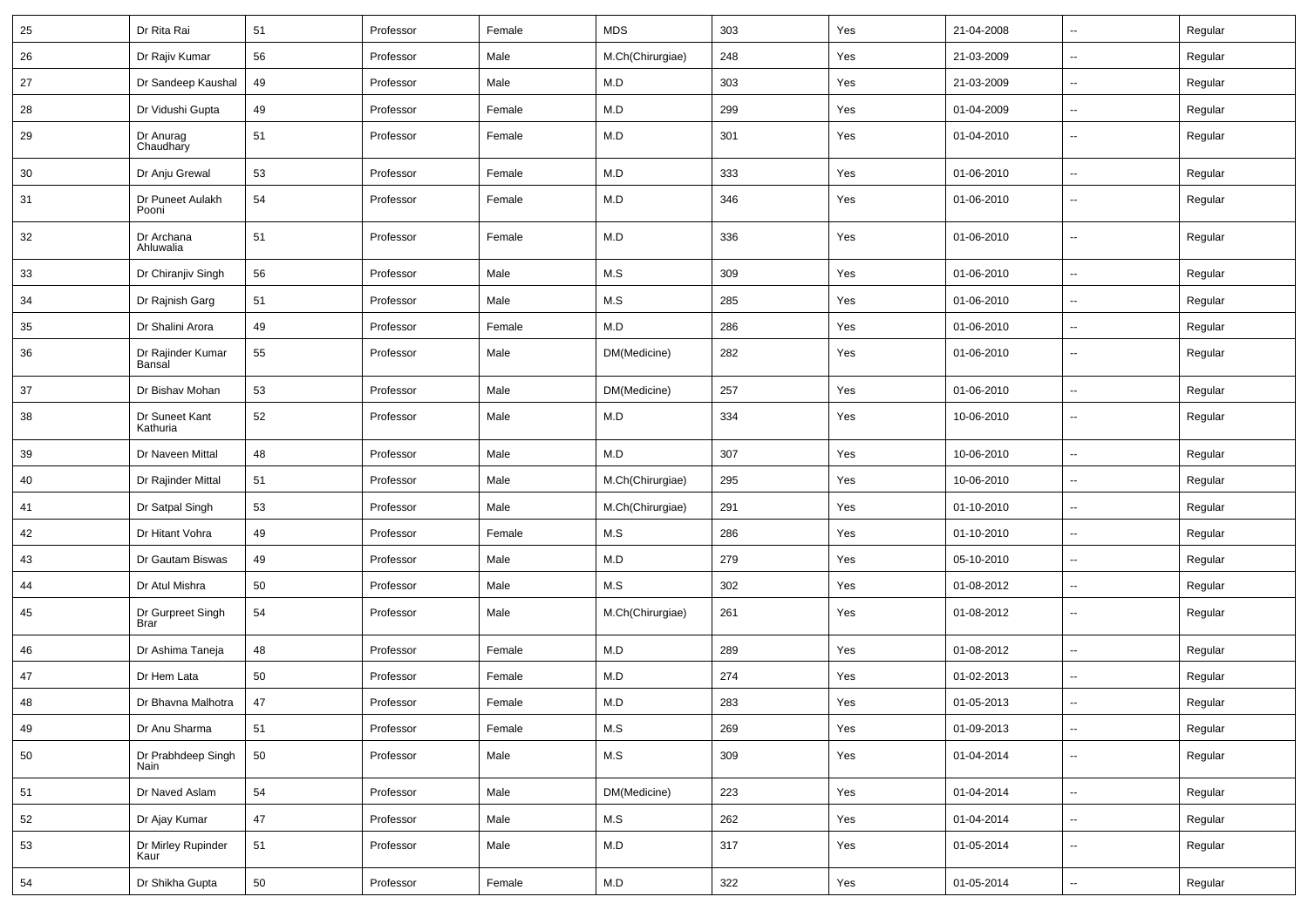| 55 | Dr Harpal Singh<br>Selhi    | 51 | Professor           | Male   | M.S              | 333 | Yes | 01-05-2014 | Ξ.                       | Regular |
|----|-----------------------------|----|---------------------|--------|------------------|-----|-----|------------|--------------------------|---------|
| 56 | Dr Dinesh Jain              | 51 | Professor           | Male   | M.D              | 287 | Yes | 01-05-2014 | $\overline{\phantom{a}}$ | Regular |
| 57 | Dr Sanjeev Singla           | 49 | Professor           | Male   | M.S              | 285 | Yes | 01-05-2014 | $\sim$                   | Regular |
| 58 | Dr Veenu Gupta              | 53 | Professor           | Female | M.D              | 291 | Yes | 01-05-2014 | $\overline{\phantom{a}}$ | Regular |
| 59 | Dr Sarit Sharma             | 47 | Professor           | Male   | M.D              | 252 | Yes | 01-05-2014 | --                       | Regular |
| 60 | Dr Narender Pal<br>Jain     | 52 | Professor           | Male   | M.D              | 237 | Yes | 01-05-2014 | --                       | Regular |
| 61 | Dr Suman Puri               | 52 | Professor           | Female | M.D              | 264 | Yes | 01-06-2014 | $\sim$                   | Regular |
| 62 | Dr Sunil Juneja             | 57 | Professor           | Male   | <b>DNB</b>       | 231 | Yes | 01-07-2014 | $\sim$                   | Regular |
| 63 | Dr Navkiran S<br>Mahajan    | 52 | Professor           | Female | M.D              | 271 | Yes | 01-08-2014 | $\sim$                   | Regular |
| 64 | Dr Deepak Bhat              | 48 | Professor           | Male   | M.D              | 231 | Yes | 01-01-2015 | $\ddot{\phantom{a}}$     | Regular |
| 65 | Dr Sangeeta Girdhar         | 48 | Professor           | Female | M.D              | 261 | Yes | 27-02-2015 | $\sim$                   | Regular |
| 66 | Dr Vikas Makkar             | 42 | Professor           | Male   | DM(Medicine)     | 146 | Yes | 01-02-2015 | Ξ.                       | Regular |
| 67 | Dr Pavneet Kaur             | 49 | Professor           | Female | M.D              | 290 | Yes | 01-10-2015 | --                       | Regular |
| 68 | Dr Rama Gupta               | 54 | Associate Professor | Female | Ph.D             | 294 | Yes | 01-05-2006 | Ξ.                       | Regular |
| 69 | Dr Ashish Ahuja             | 46 | Professor           | Male   | M.S              | 208 | Yes | 01-09-2019 | $\sim$                   | Regular |
| 70 | Dr Harmeet Pal S<br>Dhooria | 49 | Associate Professor | Male   | M.D              | 287 | Yes | 08-01-2007 | $\sim$                   | Regular |
| 71 | Dr Shweta Gupta             | 48 | Professor           | Female | M.D              | 286 | Yes | 01-09-2018 | $\ddotsc$                | Regular |
| 72 | Dr Joginder Kaur<br>Sidhu   | 52 | Professor           | Female | M.D              | 254 | Yes | 01-09-2018 | $\sim$                   | Regular |
| 73 | Dr Kanchan Gupta            | 49 | Professor           | Female | M.D              | 280 | Yes | 01-09-2018 | $\overline{\phantom{a}}$ | Regular |
| 74 | Dr Bharti Mahajan           | 47 | Professor           | Female | M.D              | 274 | Yes | 01-09-2018 | --                       | Regular |
| 75 | Dr Virendar Pal<br>Singh    | 48 | Professor           | Male   | M.D              | 228 | Yes | 01-09-2018 | --                       | Regular |
| 76 | Dr Varun Mehta              | 51 | Professor           | Male   | DM(Medicine)     | 229 | Yes | 10-08-2018 | Ξ.                       | Regular |
| 77 | Dr Vikram Pal Singh         | 45 | Associate Professor | Male   | M.Ch(Chirurgiae) | 199 | Yes | 10-06-2010 | Ξ.                       | Regular |
| 78 | Dr Rajesh Kumar             | 49 | Professor           | Male   | M.D              | 257 | Yes | 01-09-2018 | --                       | Regular |
| 79 | Dr Mahesh Satija            | 48 | Professor           | Male   | M.D              | 236 | Yes | 01-09-2018 | $\overline{\phantom{a}}$ | Regular |
| 80 | Dr Garima Sharma            | 46 | Professor           | Female | M.D              | 245 | Yes | 01-11-2019 | $\sim$                   | Regular |
| 81 | Dr Sonia Singh              | 45 | Professor           | Female | M.S              | 237 | Yes | 01-09-2019 | --                       | Regular |
| 82 | Dr Birinder Singh<br>Paul   | 45 | Professor           | Male   | DM(Medicine)     | 244 | Yes | 01-09-2018 | --                       | Regular |
| 83 | Dr Akashdeep Singh          | 47 | Professor           | Male   | DM(Medicine)     | 187 | Yes | 01-06-2018 | $\sim$                   | Regular |
| 84 | Dr Rupesh<br>Chaudhary      | 48 | Professor           | Male   | M.D              | 231 | Yes | 01-09-2018 | --                       | Regular |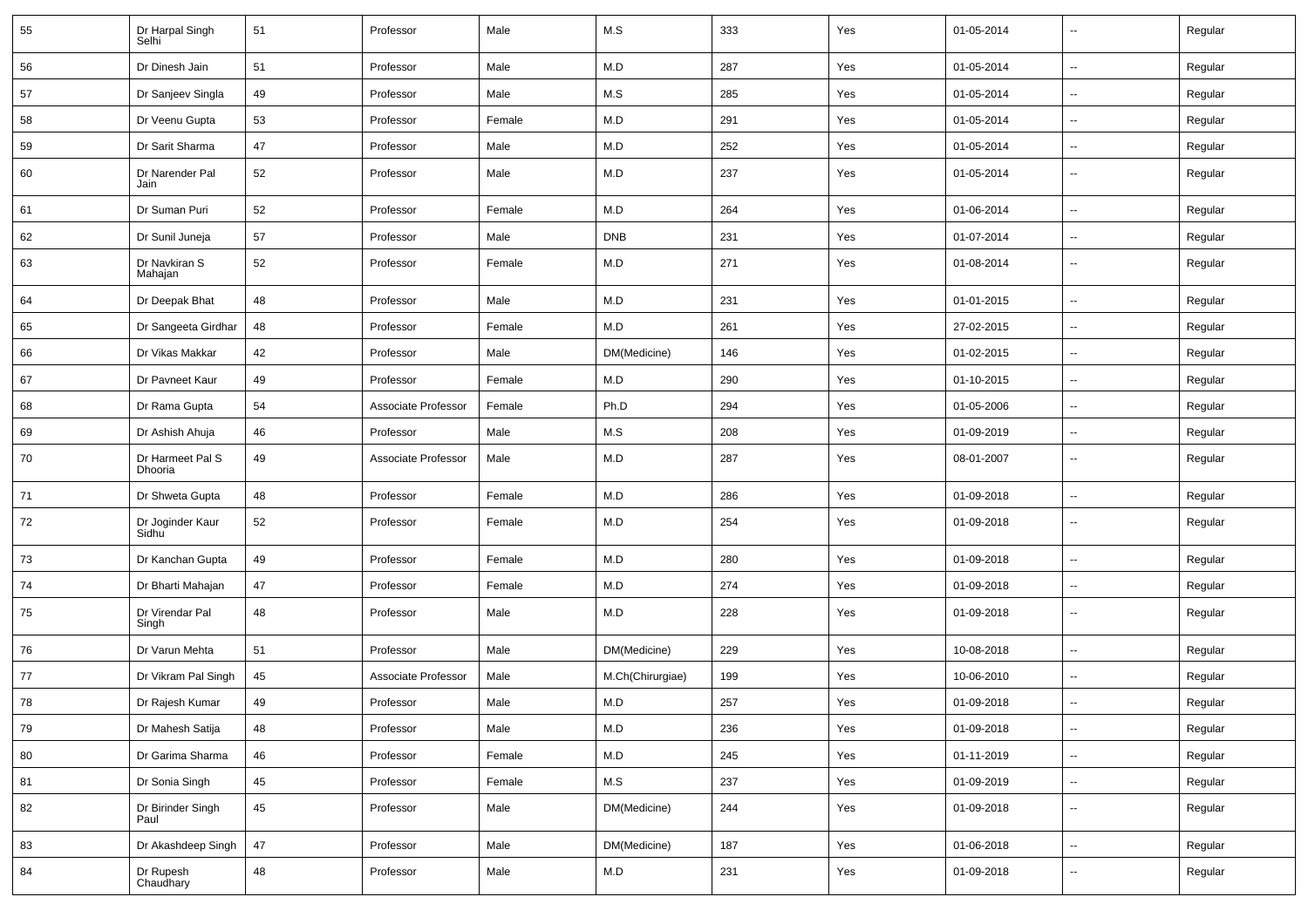| 85  | Dr Kamini Gupta                | 45 | Professor                  | Female | M.D              | 216 | Yes | 01-09-2018 | $\sim$                   | Regular |
|-----|--------------------------------|----|----------------------------|--------|------------------|-----|-----|------------|--------------------------|---------|
| 86  | Dr Deepak Jain                 | 43 | Professor                  | Male   | M.S              | 209 | Yes | 01-01-2019 | $\sim$                   | Regular |
| 87  | Dr Arvind Goyal                | 55 | Associate Professor        | Male   | <b>DNB</b>       | 212 | Yes | 01-01-2014 | $\mathbf{u}$             | Regular |
| 88  | Dr Sandeep Kundra              | 43 | Professor                  | Male   | M.D              | 214 | Yes | 01-09-2019 | $\overline{\phantom{a}}$ | Regular |
| 89  | Dr Varun Gupta                 | 43 | Associate Professor        | Male   | M.S              | 192 | Yes | 01-04-2014 | $\mathbf{u}$             | Regular |
| 90  | Dr Shibba Takkar               | 43 | Professor                  | Female | DM(Medicine)     | 184 | Yes | 01-01-2020 | $\overline{\phantom{a}}$ | Regular |
| 91  | Dr Kirandeep Kaur              | 47 | Professor                  | Female | M.D              | 246 | Yes | 01-07-2021 | $\sim$                   | Regular |
| 92  | Dr Ekta Bansal                 | 45 | Professor                  | Female | M.D              | 220 | Yes | 01-09-2018 | $\sim$                   | Regular |
| 93  | Dr Anil Kumar<br>Kashyap       | 46 | Associate Professor        | Male   | M.D              | 206 | Yes | 01-05-2014 | $\mathbf{u}$             | Regular |
| 94  | Dr Pramod Sood                 | 51 | Associate Professor        | Male   | M.D              | 163 | Yes | 01-07-2014 | $\mathbf{u}$             | Regular |
| 95  | Dr Sukhjot Kaur                | 51 | Associate Professor        | Female | M.D              | 205 | Yes | 15-07-2017 | $\overline{\phantom{a}}$ | Regular |
| 96  | Dr Amit Bery                   | 46 | Associate Professor        | Male   | M.D              | 229 | Yes | 01-02-2015 | $\mathbf{u}$             | Regular |
| 97  | Dr Ramneesh Garg               | 45 | Professor                  | Male   | M.Ch(Chirurgiae) | 169 | Yes | 01-09-2019 | $\sim$                   | Regular |
| 98  | Dr Sonia Gupta                 | 47 | Associate Professor        | Female | M.D              | 195 | Yes | 01-02-2015 | $\sim$                   | Regular |
| 99  | Dr Vikas Garg                  | 45 | Professor                  | Male   | M.D              | 199 | Yes | 01-06-2018 | $\sim$                   | Regular |
| 100 | Dr Pankaj Mahindra             | 44 | Professor                  | Male   | M.S              | 238 | Yes | 01-04-2021 | $\mathbf{u}$             | Regular |
| 101 | Dr Gurdeep Singh<br>Dhooria    | 46 | Professor                  | Male   | M.D              | 178 | Yes | 01-07-2021 | --                       | Regular |
| 102 | Dr Sandeep<br>Chhabra          | 46 | Associate Professor        | Male   | M.D              | 191 | Yes | 01-02-2015 | --                       | Regular |
| 103 | Dr Vineet Galhotra             | 50 | Associate Professor        | Male   | <b>MDS</b>       | 184 | Yes | 01-10-2015 | $\mathbf{u}$             | Regular |
| 104 | Dr Seema Gupta                 | 53 | Associate Professor        | Female | M.D              | 202 | Yes | 01-10-2015 | $\mathbf{u}$             | Regular |
| 105 | Dr Ritu Dhawan                 | 49 | Professor                  | Female | M.D              | 218 | Yes | 01-11-2019 | $\sim$                   | Regular |
| 106 | Dr Rohit Verma                 | 39 | Professor                  | Male   | M.S              | 194 | Yes | 01-07-2021 | $\sim$                   | Regular |
| 107 | Dr Ravinder Pal<br>Singh Babra | 50 | Professor                  | Male   | M.S              | 273 | Yes | 01-12-2016 | $\sim$                   | Regular |
| 108 | Dr Namrata                     | 43 | Associate Professor        | Female | M.D              | 228 | Yes | 01-12-2016 | $\sim$                   | Regular |
| 109 | Dr Kamakshi                    | 44 | Associate Professor        | Female | M.D              | 214 | Yes | 01-12-2016 | $\sim$                   | Regular |
| 110 | Dr Neeru Luthra                | 44 | Associate Professor        | Female | M.D              | 215 | Yes | 01-12-2016 | $\sim$                   | Regular |
| 111 | Ms Anshu Soni                  | 46 | <b>Assistant Professor</b> | Female | M.Sc.(Anatomy)   | 268 | Yes | 21-08-2000 | $\sim$                   | Regular |
| 112 | Dr Vipin Kumar                 | 46 | <b>Assistant Professor</b> | Male   | M.D              | 195 | Yes | 09-01-2007 | $\sim$                   | Regular |
| 113 | Dr Siddharth<br>Bhargava       | 45 | Associate Professor        | Male   | M.D              | 239 | Yes | 01-12-2017 | $\sim$                   | Regular |
| 114 | Dr Amandeep Singh<br>Nar       | 43 | Associate Professor        | Male   | M.S              | 198 | Yes | 01-12-2016 | $\sim$                   | Regular |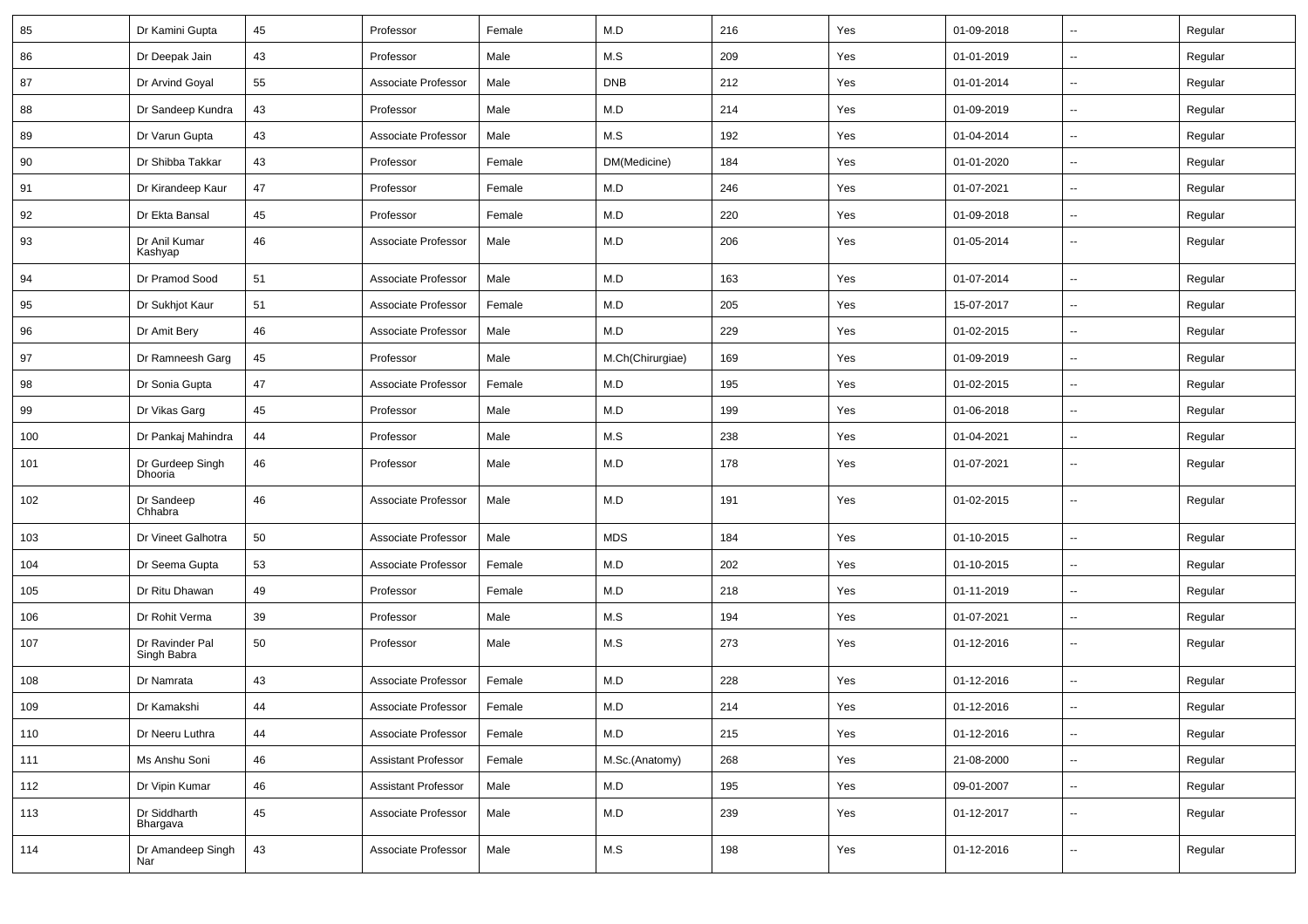| 115 | Dr Munish Kumar<br>Trehan     | 45     | Associate Professor        | Male   | M.S              | 222 | Yes | 01-12-2016 | $\sim$                   | Regular |
|-----|-------------------------------|--------|----------------------------|--------|------------------|-----|-----|------------|--------------------------|---------|
| 116 | Dr Sanjeev Puri               | 45     | <b>Assistant Professor</b> | Male   | M.S              | 196 | Yes | 22-07-2011 | $\sim$                   | Regular |
| 117 | Dr Preet Mohinder<br>Singh    | 54     | <b>Assistant Professor</b> | Male   | DM(Medicine)     | 159 | Yes | 01-06-2021 | $\overline{\phantom{a}}$ | Regular |
| 118 | Dr Jatinder Singh<br>Goraya   | 55     | Professor                  | Male   | M.D              | 252 | Yes | 01-07-2021 | --                       | Regular |
| 119 | Dr Gurpreeti Kaur             | 45     | Associate Professor        | Female | M.D              | 168 | Yes | 01-03-2019 | $\overline{\phantom{a}}$ | Regular |
| 120 | Dr Udeyana Singh              | 39     | Associate Professor        | Female | M.D              | 182 | Yes | 01-11-2019 | Ш,                       | Regular |
| 121 | Dr Siddharth<br>Prakash       | 44     | Associate Professor        | Male   | M.D              | 149 | Yes | 01-12-2017 | $\overline{\phantom{a}}$ | Regular |
| 122 | Dr Priya Bansal               | 38     | Associate Professor        | Female | M.D              | 148 | Yes | 01-09-2018 | $\overline{\phantom{a}}$ | Regular |
| 123 | Dr Aminder Singh              | 41     | Associate Professor        | Male   | M.D              | 166 | Yes | 01-03-2019 | $\overline{\phantom{a}}$ | Regular |
| 124 | Dr Chandan Kakkar             | 41     | Associate Professor        | Male   | M.D              | 184 | Yes | 01-01-2019 | $\sim$                   | Regular |
| 125 | Dr Vikram Narang              | 40     | Associate Professor        | Male   | M.D              | 172 | Yes | 01-03-2019 | $\sim$                   | Regular |
| 126 | Dr Sumit Grover               | 41     | Associate Professor        | Male   | M.D              | 122 | Yes | 01-03-2019 | $\overline{\phantom{a}}$ | Regular |
| 127 | Priyanka Arora                | 40     | Associate Professor        | Female | M.S              | 139 | Yes | 01-01-2019 | $\overline{\phantom{a}}$ | Regular |
| 128 | Dr Shekhar Singal             | 38     | Associate Professor        | Male   | M.S              | 174 | Yes | 01-09-2019 | $\overline{a}$           | Regular |
| 129 | Dr Pankaj Kumar               | 42     | Associate Professor        | Male   | M.D              | 184 | Yes | 01-03-2019 | --                       | Regular |
| 130 | Dr Ashwind Bawa               | 39     | Associate Professor        | Male   | M.S              | 170 | Yes | 01-07-2019 | $\sim$                   | Regular |
| 131 | Dr Meenakshi<br>Aggarwal      | 48     | Associate Professor        | Female | M.S              | 166 | Yes | 01-03-2019 | $\sim$                   | Regular |
| 132 | Dr Jyoti Chaudhary            | 42     | Associate Professor        | Female | M.D              | 99  | Yes | 01-03-2019 | $\sim$                   | Regular |
| 133 | Dr Shruti Kakkar              | 39     | Associate Professor        | Female | M.D              | 167 | Yes | 01-06-2021 | $\overline{\phantom{a}}$ | Regular |
| 134 | Dr Abhishek Goyal             | 39     | Associate Professor        | Male   | DM(Medicine)     | 135 | Yes | 01-01-2019 | $\overline{\phantom{a}}$ | Regular |
| 135 | Dr Bhupinder Singh            | 39     | Associate Professor        | Male   | DM(Medicine)     | 129 | Yes | 01-01-2019 | $\overline{\phantom{a}}$ | Regular |
| 136 | Dr Kunal Jain                 | 44     | <b>Assistant Professor</b> | Male   | <b>DNB</b>       | 129 | Yes | 16-06-2014 | --                       | Regular |
| 137 | Dr Gunchan Paul               | 45     | Associate Professor        | Female | M.D              | 153 | Yes | 01-01-2019 | $\sim$                   | Regular |
| 138 | Dr Harmandeep<br>Singh Chahal | 33     | Associate Professor        | Male   | M.Ch(Chirurgiae) | 106 | Yes | 01-11-2019 | --                       | Regular |
| 139 | Dr Surinderpal Singh          | 39     | Associate Professor        | Male   | M.D              | 122 | Yes | 01-01-2020 | $\sim$                   | Regular |
| 140 | Dr Hanish Bansal              | 37     | Associate Professor        | Male   | M.Ch(Chirurgiae) | 121 | Yes | 01-01-2019 | Щ,                       | Regular |
| 141 | Dr Gurmeet Singh              | 41     | <b>Assistant Professor</b> | Male   | M.Ch(Chirurgiae) | 120 | Yes | 01-11-2014 | $\sim$                   | Regular |
| 142 | Dr Sheerin Shah               | 39     | Associate Professor        | Female | M.Ch(Chirurgiae) | 161 | Yes | 01-03-2019 | $\overline{\phantom{a}}$ | Regular |
| 143 | Dr Ruchita Tyagi              | $37\,$ | Associate Professor        | Female | M.D              | 153 | Yes | 01-07-2021 | Щ,                       | Regular |
| 144 | Dr Sahil Goel                 | 34     | <b>Assistant Professor</b> | Male   | M.D              | 109 | Yes | 28-09-2015 | $\sim$                   | Regular |
| 145 | Dr Samir Kapoor               | 38     | <b>Assistant Professor</b> | Male   | M.Ch(Chirurgiae) | 109 | Yes | 07-10-2015 | $\overline{\phantom{a}}$ | Regular |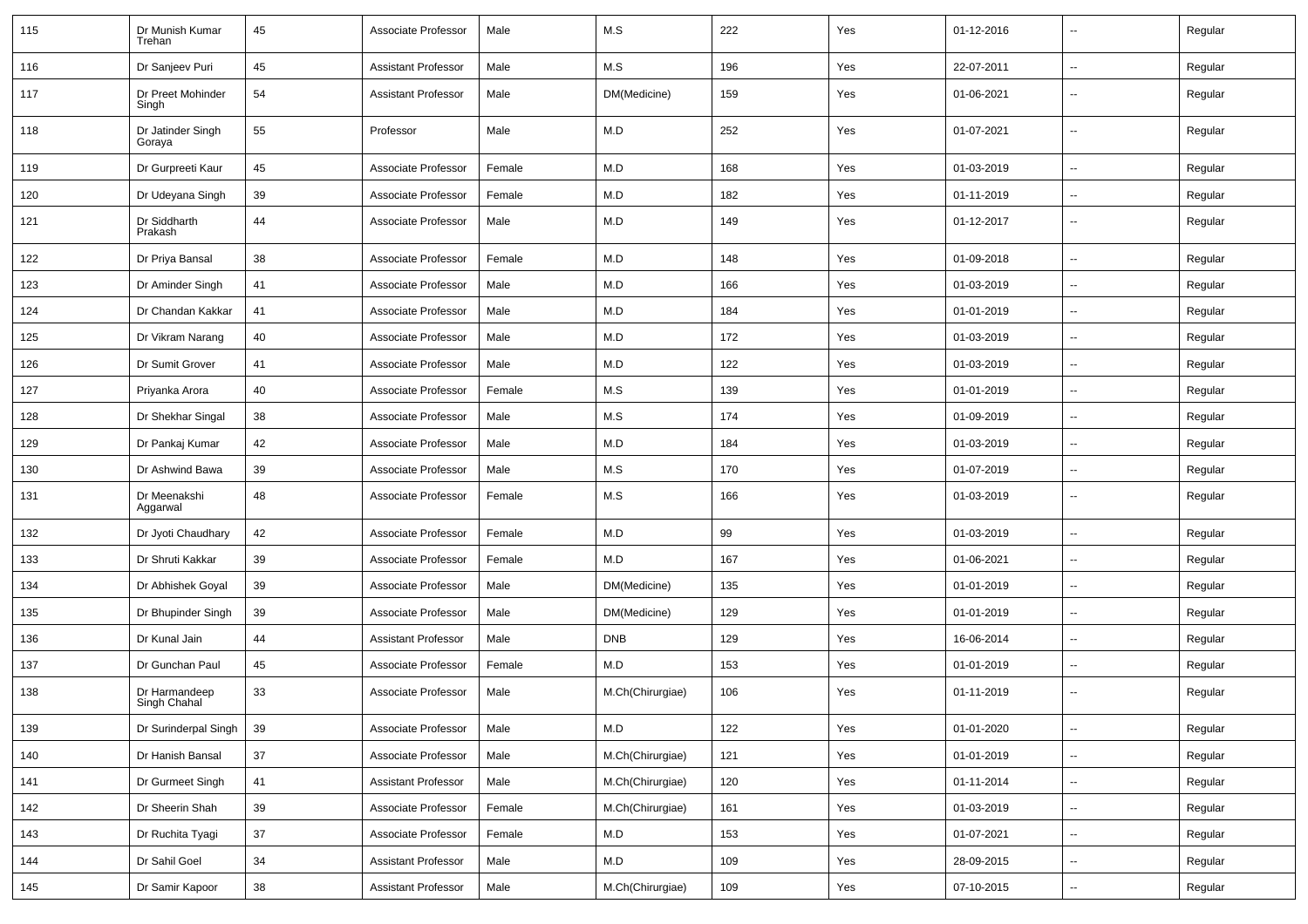| 146     | Dr Ramit Mahajan                      | 39 | Associate Professor        | Male   | DM(Medicine)     | 157 | Yes | 01-01-2020 | $\mathbf{u}$             | Regular             |
|---------|---------------------------------------|----|----------------------------|--------|------------------|-----|-----|------------|--------------------------|---------------------|
| 147     | Dr Suman Sethi                        | 40 | Assistant Professor        | Female | DM(Medicine)     | 96  | Yes | 01-11-2016 | $\sim$                   | Regular             |
| 148     | Dr Simran Kaur                        | 39 | <b>Assistant Professor</b> | Female | DM(Medicine)     | 96  | Yes | 01-11-2016 |                          | Regular             |
| 149     | Dr Tanveer Singh                      | 38 | <b>Assistant Professor</b> | Male   | M.D              | 141 | Yes | 01-11-2016 |                          | Regular             |
| 150     | Dr Richa Jain                         | 35 | <b>Assistant Professor</b> | Female | M.D              | 122 | Yes | 01-11-2016 | $\overline{\phantom{a}}$ | Regular             |
| 151     | Dr Omesh Goyal                        | 43 | Professor                  | Male   | DM(Medicine)     | 139 | Yes | 01-07-2021 | $\sim$                   | Regular             |
| 152     | Dr Monika Singla                      | 42 | Associate Professor        | Female | DM(Medicine)     | 152 | Yes | 01-12-2016 | $\sim$                   | Regular             |
| 153     | Dr Pooja Tandon                       | 44 | Associate Professor        | Female | M.D              | 190 | Yes | 01-06-2017 | $\sim$                   | Regular             |
| 154     | Dr Kamaldeep Arora                    | 40 | Associate Professor        | Male   | DM(Medicine)     | 142 | Yes | 01-06-2017 | --                       | Regular             |
| 155     | Dr Vikram Kumar<br>Gupta              | 37 | Associate Professor        | Male   | M.D              | 159 | Yes | 01-08-2017 | $\overline{a}$           | Regular             |
| 156     | Dr Kanupriya Jain                     | 42 | Associate Professor        | Female | M.D              | 178 | Yes | 01-03-2019 | $\mathbf{u}$             | Regular             |
| 157     | Dr Devinderpal<br>Singh Dhanota       | 33 | <b>Assistant Professor</b> | Male   | M.D              | 88  | Yes | 09-08-2017 | $\overline{a}$           | Regular             |
| 158     | Dr Davinder Paul                      | 41 | <b>Assistant Professor</b> | Male   | DM(Medicine)     | 88  | Yes | 11-08-2017 | $\mathbf{u}$             | Regular             |
| 159     | Dr Vikas Gupta                        | 35 | <b>Assistant Professor</b> | Male   | DM(Medicine)     | 84  | Yes | 06-09-2018 | $\mathbf{u}$             | Regular             |
| 160     | Dr Arun Garg                          | 37 | <b>Assistant Professor</b> | Male   | M.Ch(Chirurgiae) | 82  | Yes | 22-03-2018 | $\mathbf{u}$             | Regular             |
| 161     | Dr Jaspriya Sandhu                    | 32 | <b>Assistant Professor</b> | Female | M.D              | 89  | Yes | 01-09-2018 | $\overline{\phantom{a}}$ | Regular             |
| 162     | Dr Abhra Ghosh                        | 32 | <b>Assistant Professor</b> | Male   | M.D              | 72  | Yes | 31-10-2018 | $\mathbf{u}$             | Regular             |
| 163     | Dr Rubina Khullar                     | 38 | <b>Assistant Professor</b> | Female | M.D              | 84  | Yes | 05-02-2018 | Ξ.                       | Regular             |
| 164     | Dr Shruti Sharma                      | 46 | Assistant Professor        | Female | <b>DNB</b>       | 41  | Yes | 01-03-2018 | $\overline{\phantom{a}}$ | Regular             |
| 165     | Dr Amandeep Kaur                      | 33 | <b>Assistant Professor</b> | Female | <b>DNB</b>       | 53  | Yes | 01-03-2018 | $\overline{\phantom{a}}$ | Regular             |
| 166     | Dr Karambir Singh<br>Gill             | 35 | <b>Assistant Professor</b> | Male   | M.D              | 81  | Yes | 01-03-2019 | $\mathbf{u}$             | Adhoc / Contractual |
| 167     | Dr Pranjl Sharma                      | 31 | <b>Assistant Professor</b> | Male   | M.D              | 68  | Yes | 01-07-2019 | $\overline{a}$           | Adhoc / Contractual |
| 168     | Dr Jyoti Jindal                       | 38 | <b>Assistant Professor</b> | Female | M.D              | 100 | Yes | 01-07-2019 | $\mathbf{u}$             | Adhoc / Contractual |
| 169     | Dr Gurbhej Singh                      | 35 | <b>Assistant Professor</b> | Male   | DM(Medicine)     | 73  | Yes | 17-01-2019 | $\overline{\phantom{a}}$ | Regular             |
| 170     | Dr Jagdeep Singh                      | 42 | <b>Assistant Professor</b> | Male   | DM(Medicine)     | 72  | Yes | 12-02-2019 |                          | Regular             |
| $171$   | Dr Jagminder Singh                    | 38 | <b>Assistant Professor</b> | Male   | M.Ch(Chirurgiae) | 72  | Yes | 01-03-2019 | $\ddotsc$                | Regular             |
| 172     | Dr Suvir Singh                        | 36 | <b>Assistant Professor</b> | Male   | DM(Medicine)     | 92  | Yes | 06-04-2019 | $\overline{\phantom{a}}$ | Regular             |
| 173     | Dr Shivinder Sobti                    | 40 | Associate Professor        | Male   | M.Ch(Chirurgiae) | 121 | Yes | 29-03-2019 | $\sim$                   | Regular             |
| $174\,$ | Dr Nandita Maini                      | 35 | <b>Assistant Professor</b> | Female | MD(AM)           | 116 | Yes | 24-09-2020 | $\sim$                   | Adhoc / Contractual |
| 175     | Dr Yogesh Kumar<br>Gupta <sup>-</sup> | 36 | <b>Assistant Professor</b> | Male   | <b>DM</b>        | 68  | Yes | 01-08-2019 | $\overline{\phantom{a}}$ | Regular             |
| 176     | Dr Mitthat Miglani                    | 31 | Assistant Professor        | Female | MD(AM)           | 77  | Yes | 01-11-2019 | $\overline{\phantom{a}}$ | Adhoc / Contractual |
| $177$   | Dr Saurabh Arora                      | 37 | <b>Assistant Professor</b> | Male   | DM               | 66  | Yes | 04-09-2019 | $\overline{\phantom{a}}$ | Adhoc / Contractual |